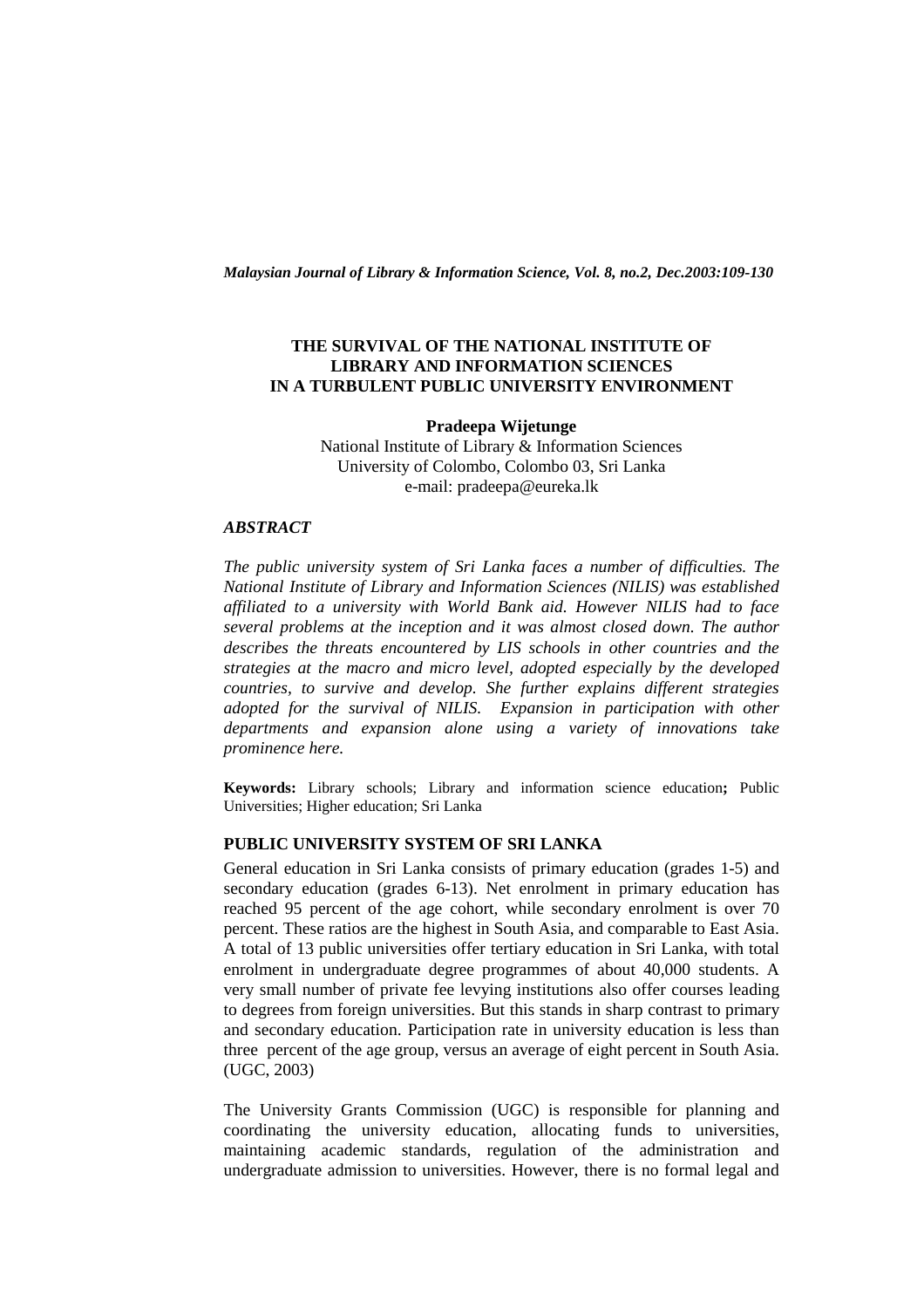regulatory framework for accreditation and quality control of tertiary education. The Ministry of Education and Higher Education of Sri Lanka and the UGC have limited institutional arrangements and tools to carry out three of the main functions of governance-policymaking, programme implementation and quality control (UGC, 2003).

Sri Lankan universities are funded 95% by the government, 3% by the students and 2% by other sources. Yet, expenditure on higher education as a proportion of GNP is low in comparison to South Asian countries and other low and middle-income countries. Furthermore, resources within the tertiary education sector are not allocated according to performance criteria. The tertiary education system needs an effective mechanism for controlling and monitoring institutional and faculty performance and promoting the responsible exercise of authority at each level of university management. (UGC, 2003)

Undergraduate unemployment is high in Sri Lanka. For instance, among graduates below 25 years, 58 percent are unemployed, while among graduates aged 25-30, 35 percent are unemployed. Student unrest is often closely related to poor employment prospects faced by graduates. In part this is due to the lack of relevance of what they have learnt at the university to the needs of the employers (Arulpragasam, 1999). Training the youth for employment is a new challenge for the university because they were emphasising only the academic aspects. Now it has become necessary to address the demand from employers (Jayatilleke, 1997).

Information Technology has posed a challenge to Sri Lankan universities. The technology is ever changing at a rapid speed and it is expensive and complicated to keep up with the existing technology. Constant changing of technology needs constant staff training, which involves time and cost. Because of these factors Sri Lankan state universities are falling behind in using information technology in their courses and university administration.

Deterioration of quality and greater dependency on public funds raises the issue of accountability to the society with regard to the activities of the university system. Universities have been isolated islands of academic activities. In a climate where the country needs its intellectual resources to the maximum possible extent, such isolation is no longer desirable or tolerated by the society. An interaction with the country's business, research and industrial sectors is of primary importance.

The Government has recognized the fundamental weaknesses of the undergraduate education system and the urgent need to address its major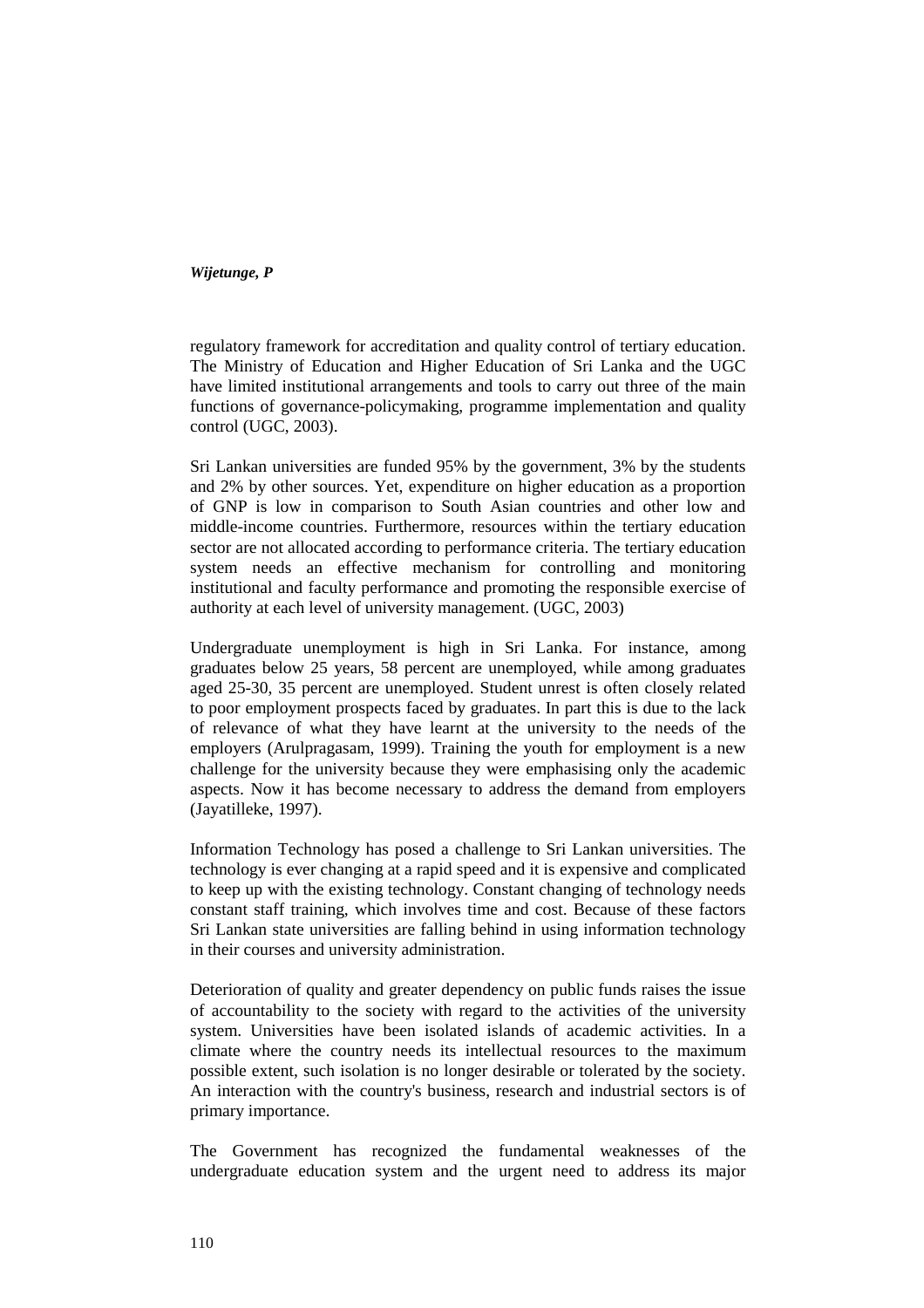shortcomings. The Government is in the process of instituting a series of reforms in education. Over the past decade the Government has conducted a number of comprehensive surveys of the education sector, with the assistance of the World Bank and the Asian Development Bank to identify key issues requiring attention and reforms. These survey findings were reviewed widely among key stakeholders including universities, academics, student groups, public sector officials and representatives of the private sector. The changes have also been informed by other World Bank international initiatives. Following these suggestions, the UGC began to promote the proposed reforms which extended to Curriculum, Staff Development, Career Guidance, Ouality Assurance and Accreditation, Corporate Planning and legislative requirements. In April 2000, the Government sought World Bank assistance to develop a project in tertiary education to support these reforms and the implementation will commence in 2003 (UGC, 2003).

# **THE NATIONAL INSTITUTE OF LIBRARY & INFORMATION SCIENCES (NILIS)**

Inter University Committee of Librarians (IUCL) with the intention of establishing a postgraduate institute to train the university library staff, prepared a proposal to seek funds from international organisations. By this time, the Ministry of Education started the Second Phase of the General Education Project (GEP2), with the World Bank assistance. Under this project, 4000 school libraries were being developed to promote resource-based learning. Since there was a severe lack of trained library professionals, it was decided to develop 4000 teachers as teacher librarians at the beginning and the project was searching for an organisation to undertake this responsibility. The proposal to establish the institute was submitted to the World Bank and it agreed to fund the establishment of NILIS on the condition that it trains these teacher librarians. NILIS was established in 1999 by an ordinance under section 18 and 24 of the Universities Act No. 16 of 1978 as an institution affiliated to the University of Colombo.

The principle academic, administrative and accounting officer is the Director. Board of Management, consisting of University Professors, representatives from the ministries of Tertiary Education and Science & Technology and senior library & information professionals, is the executive body. The Academic Committee makes recommendations about the academic activities of NILIS. The committee consists of the Director, representatives from University of Colombo, library professionals as well as reputed IT personnel. There are several Boards of Studies in areas such as education, information technology, management and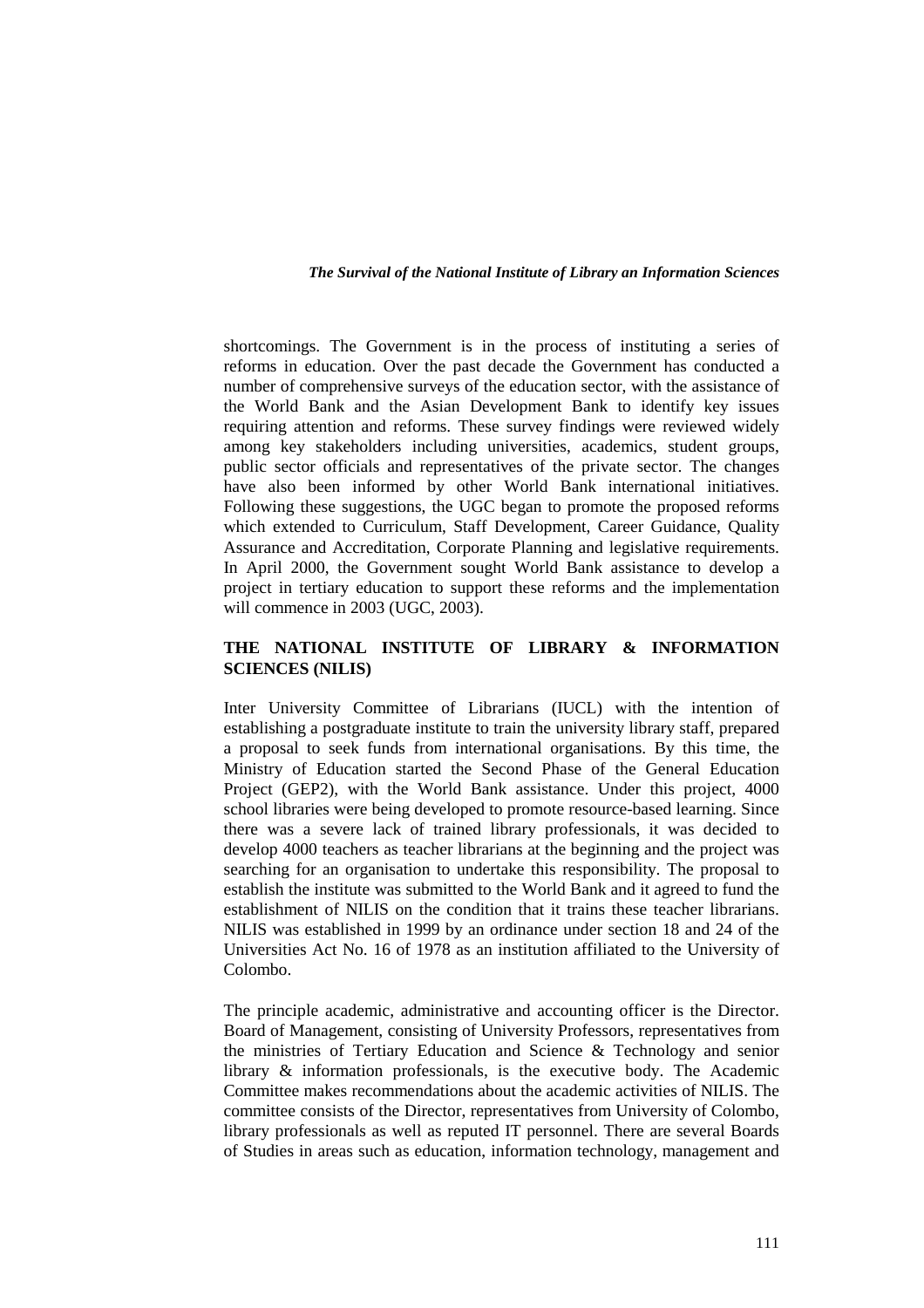library and information science to design curricula. Qualified academics in these special fields hold membership of these boards.

# **Education Programmes**

There are two types of programmes conducted by NILIS. There are short-term programmes (workshops, seminars, lectures, short training programmes and certificate courses) for which, certificates of participation are awarded, and Diplomas and Postgraduate programmes for which the University of Colombo awards the certificate. The following courses are conducted at present.

- Certificate in School Librarianship a six months course for school library staff who have no training in librarianship before.
- ICT training for School or Teacher Librarians A two months course for school / teacher librarians.
- Diploma in Teacher Librarianship a 300-hour diploma course for trained teachers.
- Postgraduate Diploma in Teacher Librarianship one-year (full time) course for teachers with a Bachelors degree from a recognized higher education institute.
- Postgraduate Diploma in Library and Information Science two-year (part time) course for those with a Bachelors degree from a recognized university. This is an entry point for the new entrants to the profession.
- Masters in Teacher Librarianship one-year (full time) course for teachers with a Bachelors degree and a Postgraduate Diploma in Education or any other discipline from a recognized higher education institute.
- Diploma in Library and Information Management A three-year course for young school leavers, about to be started.

All these courses are offered in Sinhala and English medium depending on the student numbers.

# **ENVIRONMENTAL CHALLENGES FACED BY LIS SCHOOLS**

This section discusses the challenges encountered by the schools of LIS under two headings; threats imposed by the social environment of the schools and the threats imposed by the university system. Throughout the paper the term "Schools of LIS" (SLIS) is used to refer to any unit, department, school, institute or any such element, which is involved in the LIS education within a university. Almost in every country Library and Information Science (LIS) education is being predominantly conducted at the tertiary level and more often than not, it exists within the university system. This is common to Sri Lanka as well.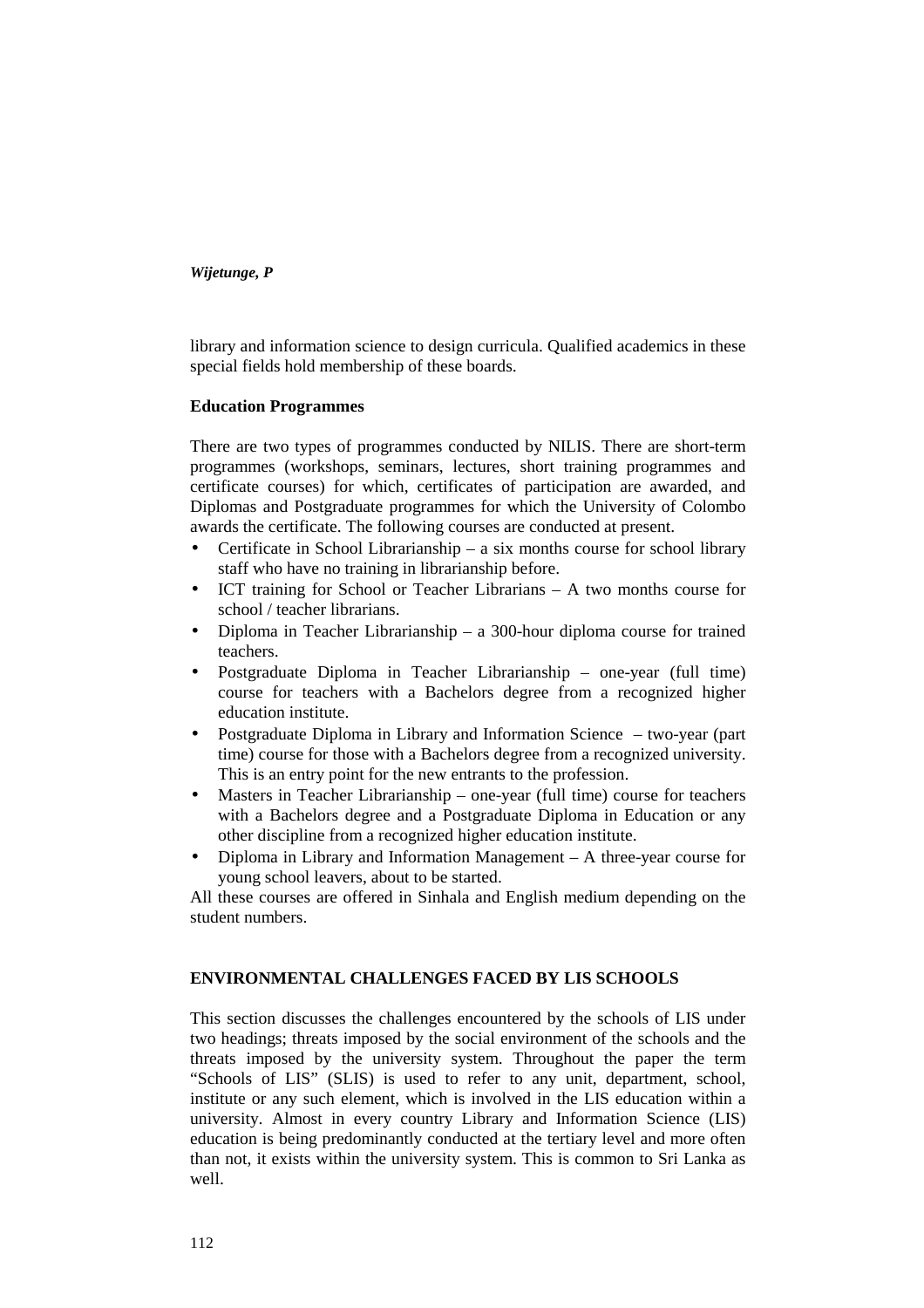While a detailed discussion on LIS education, its problems and prospects in Sri Lanka can be found in Wijetunge & Wilson (1998), it needs to be mentioned that history of LIS education in Sri Lanka reveals that several LIS programmes which commenced under the auspices of universities have failed. The on-going programmes also do face problems including lack of resources, lack of quality and relevance to current employment market. Therefore, if LIS education is to thrive within the university system it must be planned systematically. A knowledge of factors affecting the successful existence and development of any course of study within the university environment is essential, for any organisation, which conducts LIS education at university level, to avoid its failure.

The environmental threats faced by the other academic disciplines of the universities are not unfamiliar to the SLIS located within the universities. However, due to the nature of the discipline there are several factors which affect the SLIS specifically. The following sections discusses some of the major threats encountered by SLIS in general and the counteractive measures adopted by other countries, especially the developed countries.

# **(a) Impact of Information and Knowledge Societies**

Information is used as an economic resource and organisations make greater use of information to increase their efficiency; use of information by public is greater and an Information Sector is developing within the economy. The function of this information sector is to satisfy the general demand for information facilities and services.

The knowledge society transcends information society. Although librarians have a reasonable amount of particular knowledge and expertise in this area there is little evidence that librarians are recruited for these posts. Research findings show that people employing their skills in a knowledge management environment do not necessarily come from the information profession. The necessity of reengineering the SLIS curricula to comply with the new market demands is echoed strongly by Yaacob and Zakaria (2001).

# **(b) Impact of Information and Communications Technology**

Developments in Information and Communication Technology (ICT) are imposing a challenge on the LIS profession as well as on LIS education. Rapid technological developments and radical drop in software and hardware prices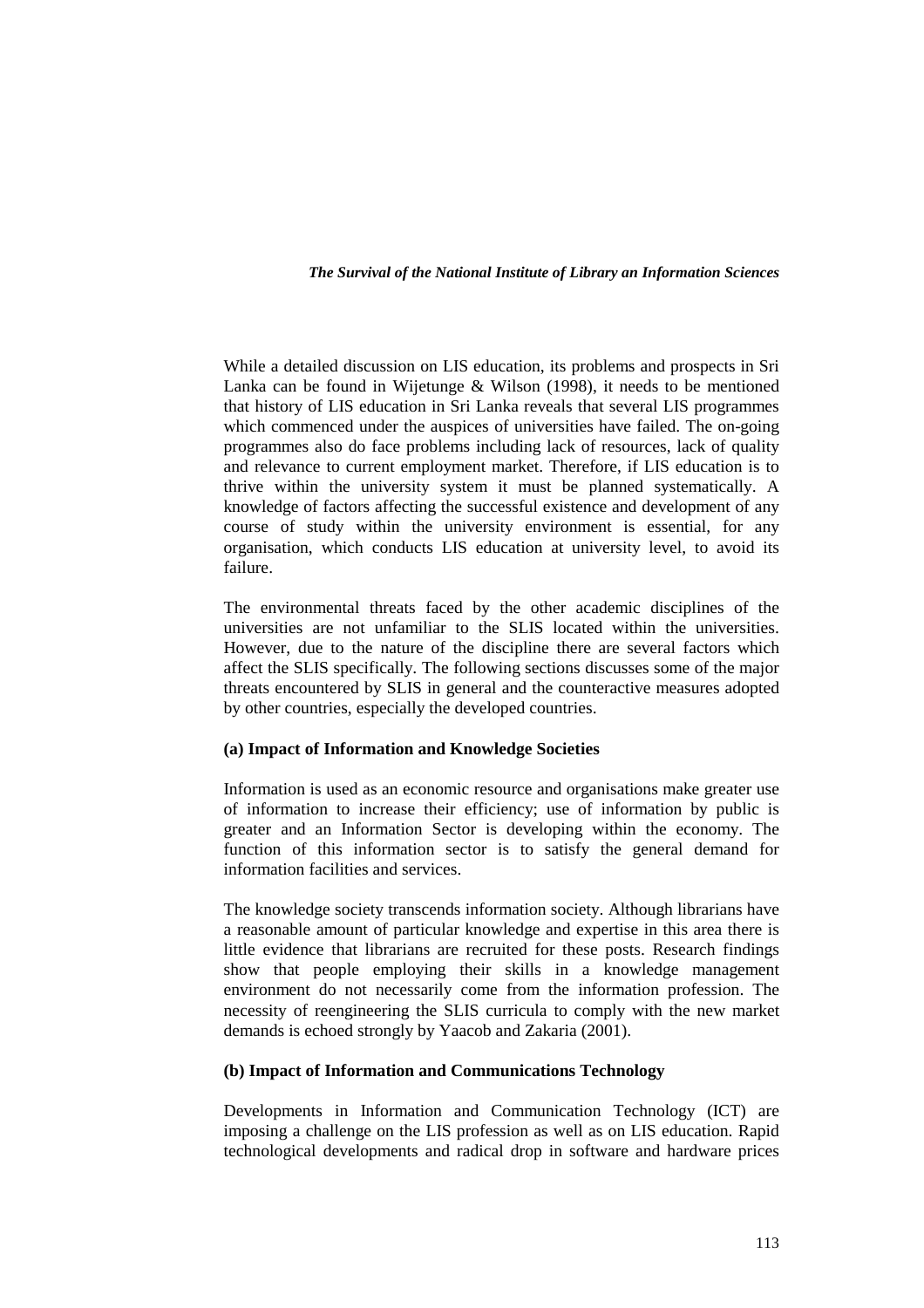have brought the computers within the reach of everybody. Teaching and learning methods have been revolutionised with the developments of ICT.

ICT on the other hand enables the end-user to receive information on to his/her desktop circumventing the librarian. There is a growing perception of employers and the public that the advent of readily accessible and low cost information retrieval systems provides ample opportunities for acquisition of knowledge. The mere existence of the library and the LIS professionals as intermediaries are sometimes questioned by the society.

Thus disintermediation has profound effects on the employment opportunities and the status of LIS professionals. "The library" to which library and information science education has been catering to is increasingly becoming irrelevant. Changing social priorities and developments in ICT are driving the emergence of a new library that will be organised in a new way to deliver new services. This implies a need for change regarding the skills, nature of duties and employment and the social role of the information professional. It also implies essential changes in the LIS education (Miksa, 1996).

# **(c) Emerging Employment Market**

Traditional employment opportunities mainly in the public and academic libraries are shrinking as a result of financial cut-downs. Nevertheless, employment prospects for those with information handling skills are increasing in the broader field of information resources management in business and commerce, government, medial and health etc. Employers are hungry for information professionals who can bridge the gap between traditional librarianship and computer science.

To meet these new demands new information professionals will be more likely to move on to non-library jobs than traditional library and information science graduates. The emerging market is thinly spread across a wide range of occupations and professions. However this market is vast and expands rapidly. Within a decade it may be larger than the conventional market for LIS graduates. (Raber and Connaway 1996). Nevertheless only the best will fit in.

# **CHALLENGES IMPOSED BY THE UNIVERSITY SYSTEM**

Apart from the major challenges imposed by the information and knowledge societies and the emerging ICT, there are several other factors, which makes a significant impact on contemporary SLIS located within the universities.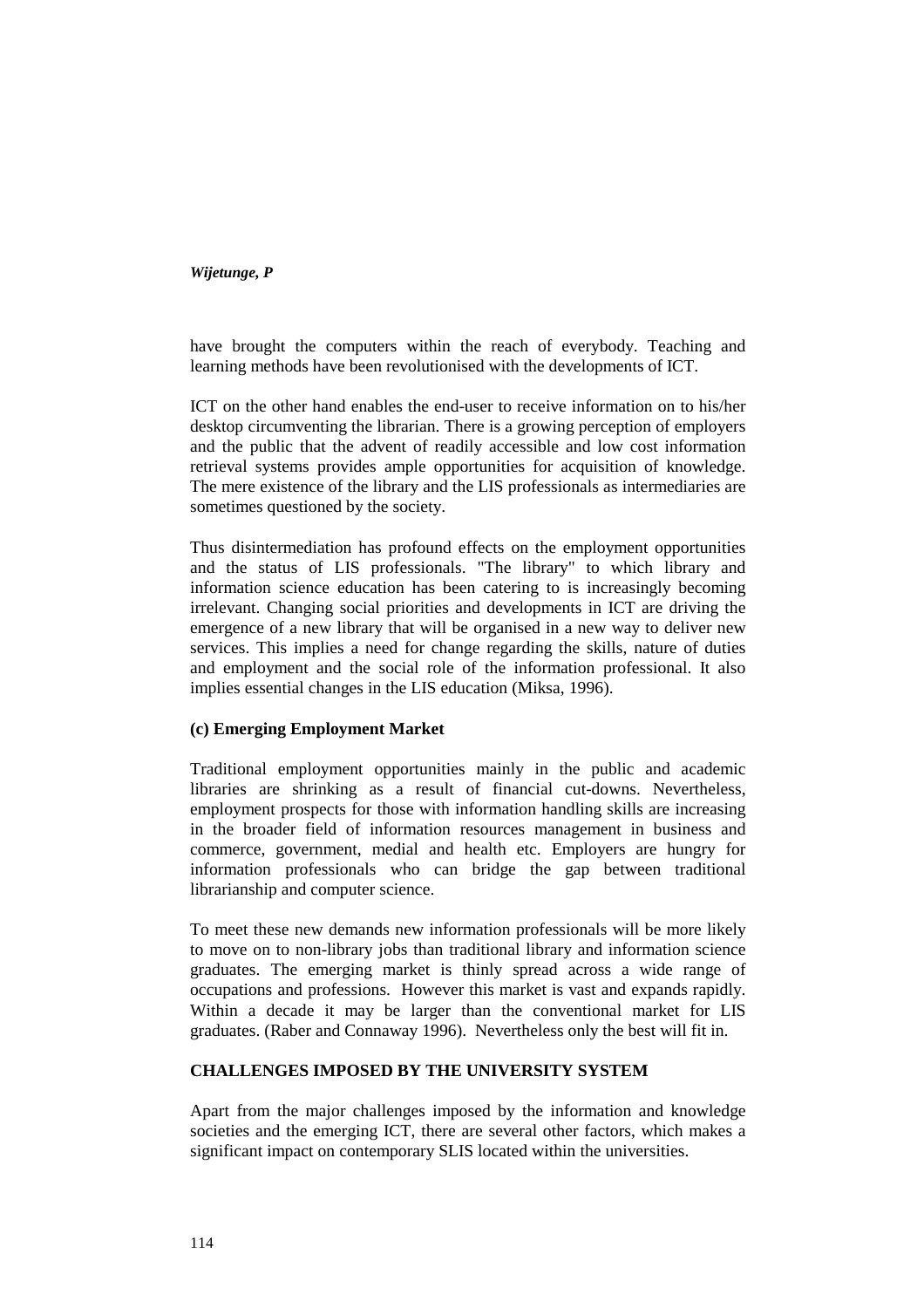### **(a) Credibility of LIS as an academic discipline**

One reason why library schools lack esteem enjoyed by other professional schools is the total lack of dynamic scholarship. Library schools lay more emphasis on professional work and the clerical work and highlights different kinds of training required by these groups. There is no sophisticated body of theory underlying modern library education because the profession generally, and library education specifically, have not made it a matter of central concern. (Ostler, Dahlin and Willardson, 1995, p.22). Even today, LIS education is seen in this light by most university academics.

### **(b) Recruitment of students**

Alemna (1994) comments that as long as the students believe that they can find employment in another field they are unlikely to be attracted towards LIS. Schools are searching for outgoing assertive and dedicated students for library schools in Africa and library educators have hoped that that they could alter the stereotype of the profession by attracting more dynamic students to the field. But this has not been successful. Some of the SLIS are now resorting to interviewing prospective students to identify candidates with desirable characters but according to this author its success remains to be seen.

While the SLIS attempt to attract and select the best students on one hand, on the other hand they are faced with the problem of only a few students applying for LIS programmes. The courses are not popular among the students therefore the numbers applying are not adequate enough to eliminate the weaker ones through a rigorous selection process. It is a matter of enrolling the minimum number of students necessary to maintain the programmes.

### **(c) Financial viability of LIS programmes**

Public universities in which most of the SLIS reside do face financial constraints especially those, which mainly depend on government funds. SLIS feel the financial strains more than the other departments because of their special nature. Financial cutbacks are usually directed at weak spots. Library schools are weak because of their small size, predominance of women as staff and students, lack of research and their tendency to relate more to the professional world than the academic world. (Large, 1997).

The financial viability of LIS programmes is strongly questioned by the university academics as well as the administrators. Do they represent a cost or a benefit? Do they promise a reasonable return or investment? Do they threaten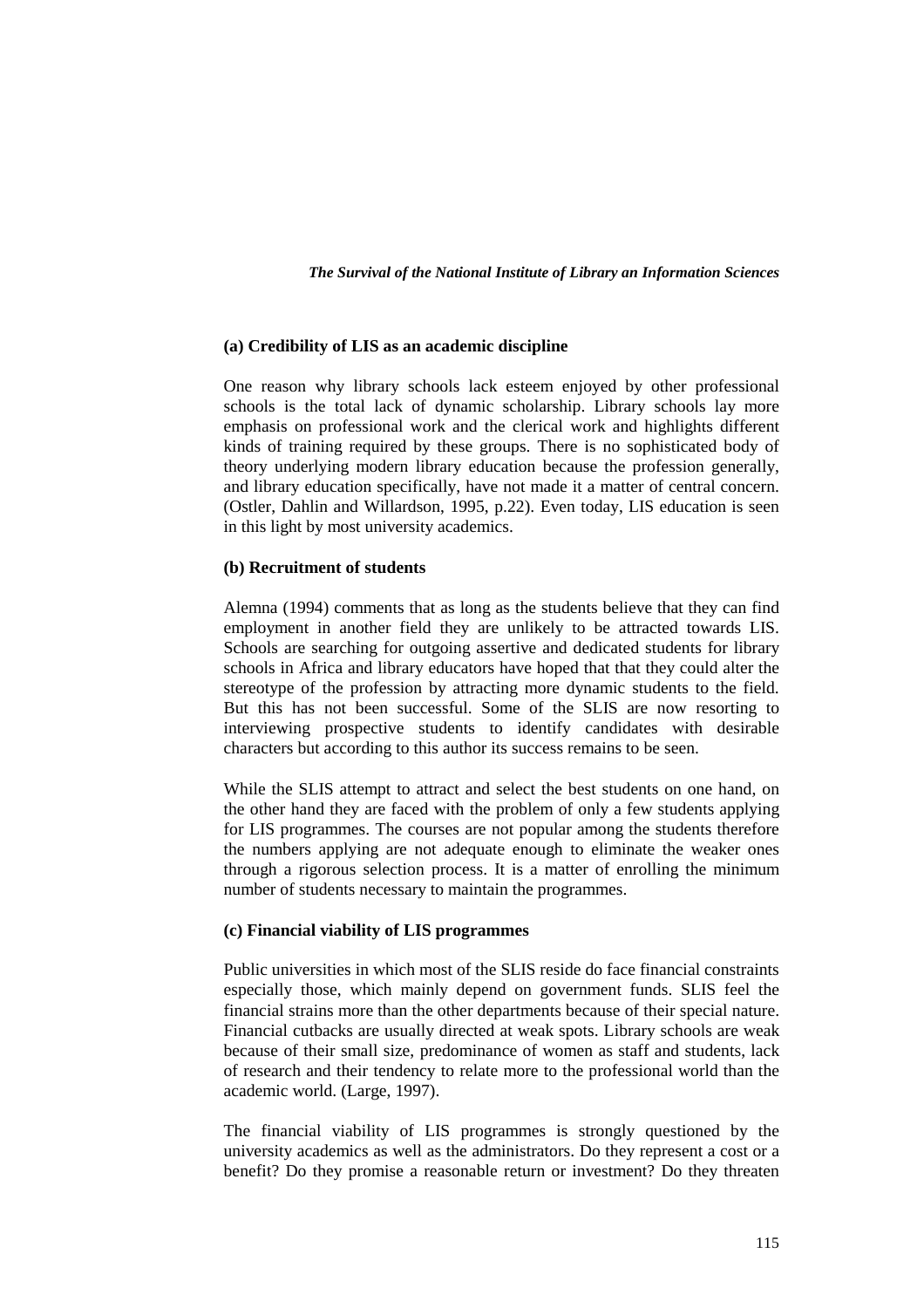the financial security of the university are questions often asked about the SLIS. If SLIS cannot provide positive answers to these questions, there is a danger of being gradually wiped out by the more powerful, both politically and financially, within the university.

# **MACRO SURVIVAL STRATEGIES OF LIS SCHOOLS**

Survival in the context of SLIS is defined as "the ability to stay in business and grow in an uncertain environment, as evidenced by a constant or increasing number of student enrolments…" (Ceppos 1992, p.277). SLIS, especially in the UK, USA and Canada have adopted a variety of strategies to survive the turbulent environment, which threatens not only the future developments but also their mere existence. Survival strategies can be grouped into two types; macro level strategies adopted by LIS as a discipline and micro level strategies adopted by individual institutions. Macro level strategies make an attempt to respond to the environmental challenges that identifies LIS as a weak, nonacademic discipline. As a whole there are several measures taken by the SLIS within the universities to breathe a new life in to the LIS discipline. These include curriculum innovations, commencing undergraduate degrees and increasing research and quality assurance. The following sections briefly discuss them.

# **(a) Curriculum innovation**

The most common technique is the curriculum innovation. SLIS especially in the developed countries are considering curricular revisions of individual units as well as individual courses. Curriculum innovation is defined as "curricular or programme change aimed at introducing new technologies and/or expanding application environments" (Ceppos, 1992, p.277). Several trends in curriculum innovation can be identified from the literature.

# **(b) Incorporating ICT, Information / Knowledge Management**

As a response to the emerging Information and Communications Technology (ICT) developments, SLIS have started incorporating ICT extensively into their curricular. Not only in the developed countries but also in the developing countries, ICT has received due attention. The most obvious cry in the curricula change is for "more IT". Speaker after speaker talked about introducing IT to the LIS curriculum, or stepping up what little was there at the International Conference for LIS educators in the Asia and Pacific region (Calvert ,2001)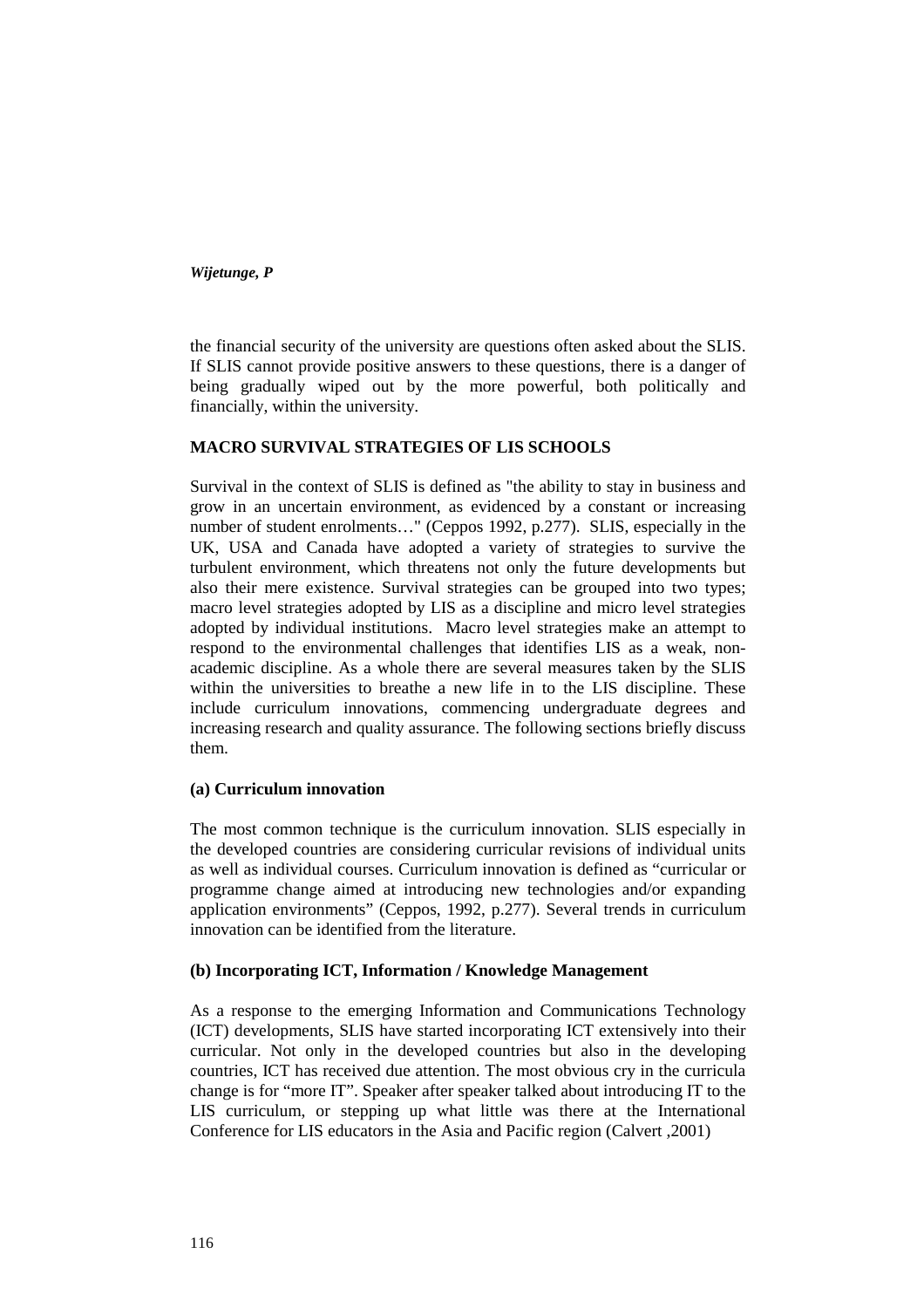Development of Information / Knowledge Management courses occurred for various reasons such as the increasing acceptance of the courses of information management, recognition of needs in the marketplace and university and department mergers, which facilitated Information Management courses. A number of speakers have stressed the need of catering to information/knowledge disciplines at the ICLISE (2001)

### **(c) Incorporating Entrepreneurial Skills**

The simple model of a library school preparing students for a career as a professional librarian is now outmoded. The role of information in today's society is widely recognised. As a consequence all organisations are trying to become learning organisations. In this endeavour the role of information professional becomes significant. In the context of higher education it means that courses should be producing graduates with more employability. In addition to the subject knowledge and related critical and analytical ability, courses are expected to equip students with a range of enterprise skills including interpersonal communication, teamwork, report writing skills, numeracy and computer literacy. Therefore developing these skills in students is becoming a standard practice in LIS courses.

# **(d) Undergraduate Degrees**

The LIS educators realising the weak academic credibility of LIS as a discipline has taken remedial measures to increase the credibility. In the USA some argued that a remedy to SLIS closures could be found in creation of undergraduate programmes. Closures occurred because departments do not offer a graduate curriculum. The status of the LIS graduate programmes was questioned by the university academics. They could not accept the legitimacy of LIS masters degrees without a relevant undergraduate degree (Large, 1997). LIS Masters programmes are less intellectually demanding than undergraduate degrees of most disciplines. Undergraduate professional training would help to meet the reasonable criticisms of the courses' rigour and sophistication level (Biggs, 1991). Undergraduate degrees are also considered as a good opportunity to increase the critical mass of students and to make it more profitable. But it is emphasised that undergraduate degrees in LIS should not replace the Masters programmes but complement them.

### **(e) Research**

The contemporary SLIS are increasingly adopting measures to increase the quality and quantity of research carried out by them. In the UK, LIS research has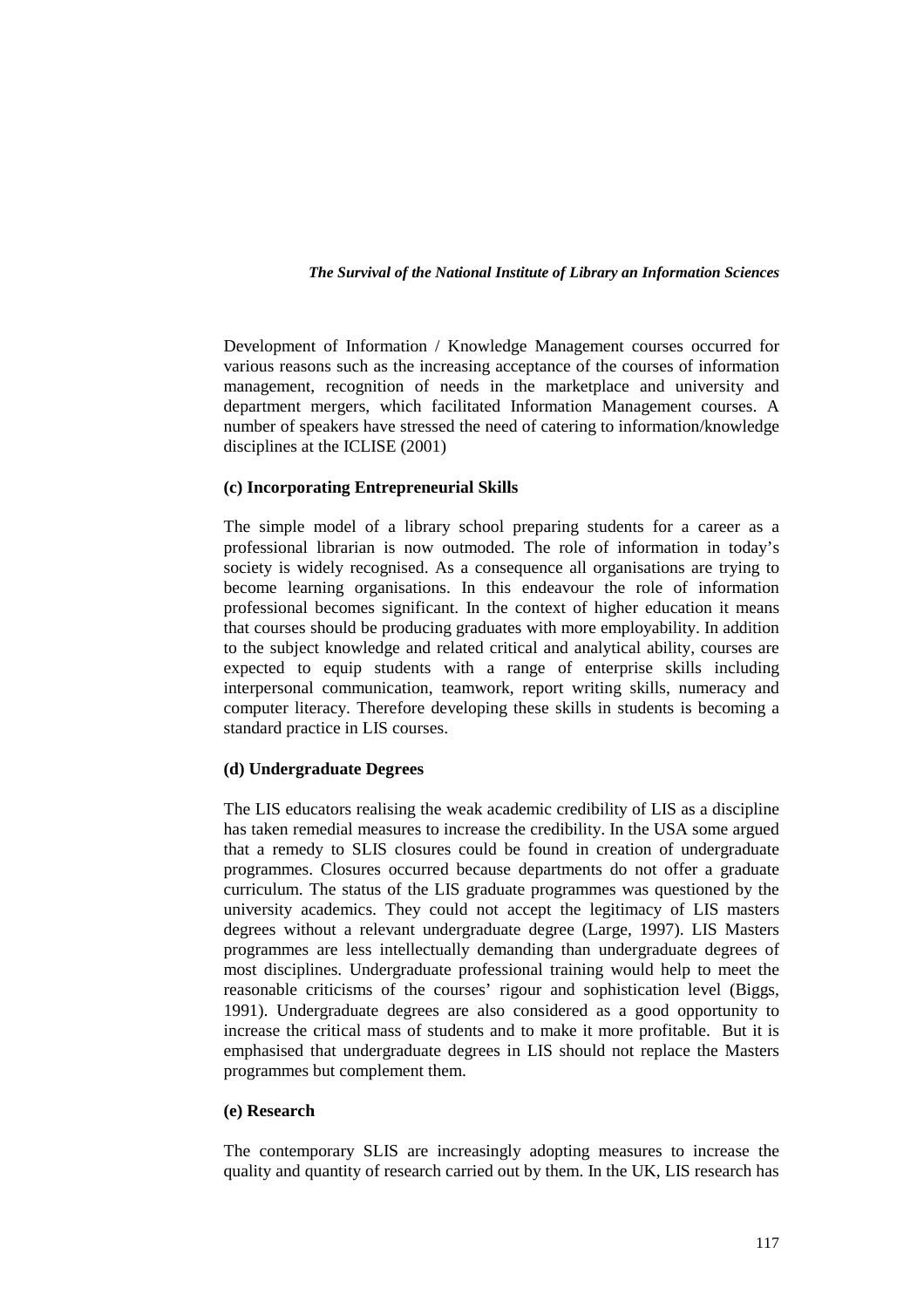been carried out since mid 1960s. But in the 1980s and 1990s there has been significant increase in LIS research mainly due to the developments of IT and granting of university status to polytechnics with an increase of funding..

Research Assessment Exercise, which started in 1995/96, has imposed a considerable impact on the LIS research because the university departments are evaluated through this exercise and future funding is based on the assessment results. Therefore the SLIS are employing a variety of strategies to increase their research productivity. Through enhanced research and publication activities, not only the visibility of SLIS within the university can be enhanced but also the much-needed credibility as an academic discipline can be achieved.

# **(f) Quality Assurance**

Towards the latter part of the 1990s more rigorous quality assurance procedures were implemented in SLIS especially because the parent universities were concentrating more on overall quality improvements. In addition, the professional associations monitor SLIS and their programmes because the professional associations of the LIS professionals insist on academic as well as professional quality in the LIS discipline. In the USA, UK, Canada and Australia the respective library associations accredit the LIS programmes. The SLIS have to go through an expensive and exhaustive procedure regularly to receive accreditation of the library association. Accreditation of a particular course by the library association, provide evidence to the prospective employers and the students that it has achieved the expected quality.

# **MICRO LEVEL STRATEGIES FOR SURVIVAL**

Micro level strategies are the ones adopted by individual schools in order to survive the loss of dignity and eventual closures. These strategies adopted for institutional survival in a time of catastrophic change are very much the strategies adopted by business. The context is different because of the public service philosophy of the higher education system, but the environmental factors and to a certain extent organisational factors are similar (Wilson, 2000a). According to Wilson, there are three general families of survival strategy adopted by SLIS; a) loss of identity but survival of the function, b) divestment and contraction and c) expansion. These are discussed in the following sections.

### **(a) Loss of identity but survival of the function**

If the competition is too strong, if the school is too weak or if schools cannot counteract the pressures of the institutional forces by establishing larger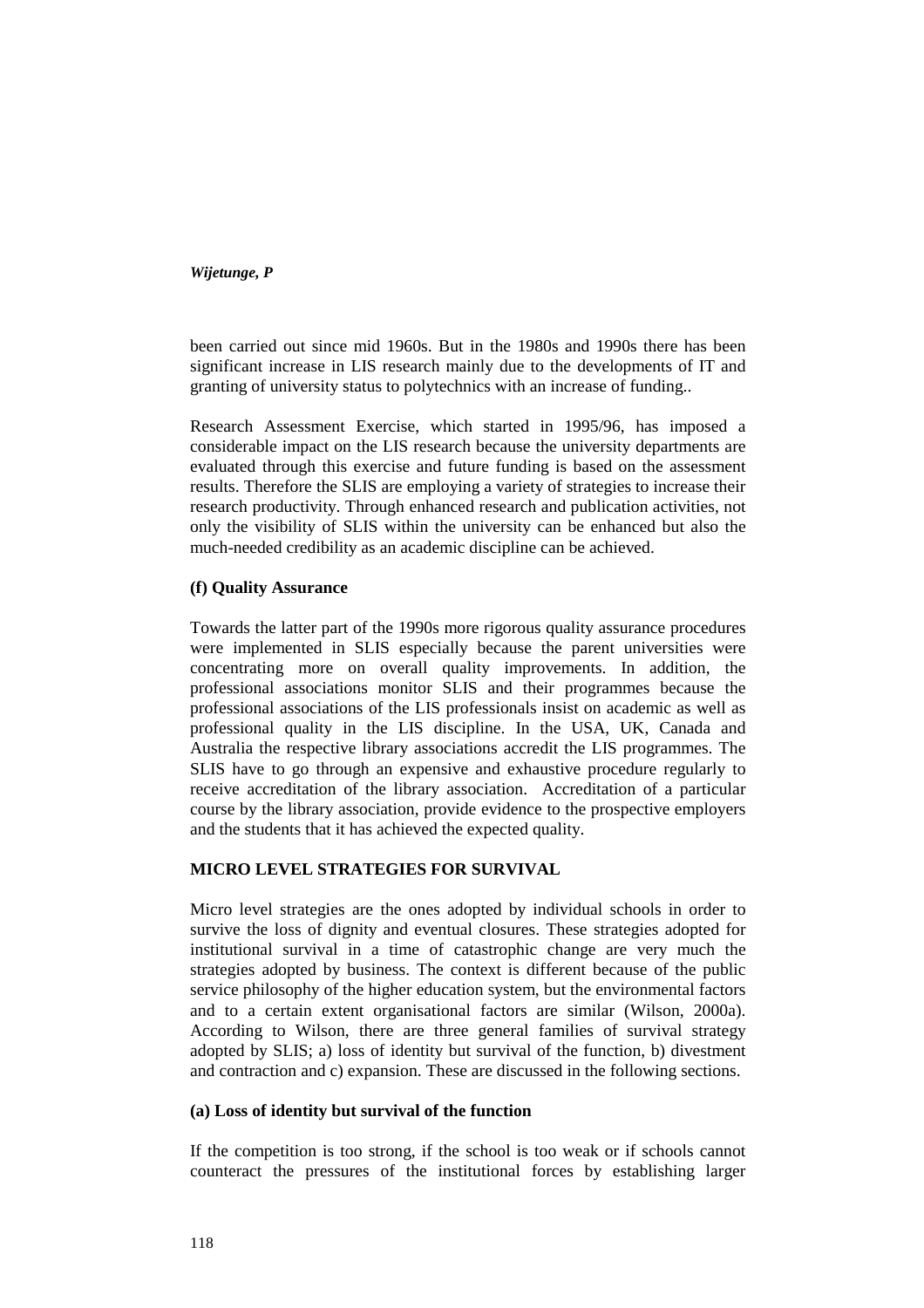academic units, this may be one alternative path to take. SLIS voluntarily can merge with a larger more resourceful and more successful academic unit or even the SLIS may be forced by the administration to merge. The original identity of the school is lost because the merger or take-over generally means the adoption of the other's name or the creation of a new one, but the courses will survive.

In the USA merging with other units into a large unit with a broader scope is viewed as a way of making it more visible and hence making it a less convenient target for the attacking forces. Some Canadian schools are trying to become less conspicuous, within a larger more powerful department or joining another unit of equal size and entwining LIS programmes with that unit so that they are indispensable to each other. (Curry, 2000).

Literature points out to another option, which affects the original identity but safeguards the programmes; merging two or three SLIS into one large unit. This would be a more drastic step than merging with units of other disciplines because one or more existing schools will be totally eliminated. However when the fact that some SLIS will have to be closed down in any case, planned merger would be the least painful and most effective mechanism for contracting the present number of existing schools. Another advantage is that it retains the identity as a library school although one that is different in structure and size and more viable. Closure or merging of some Australian SLIS is an example for this.

# **(b) Divestment and contraction**

Becoming smaller by limiting programmes and/or enrolments to a level that would be supported within the organisation has been recognised by Ceppos (1992). Wilson (2000a) perceives that divest of programmes added in recent years in order to focus upon the core of what SLIS do and where the majority of staff competencies lie. He does not consider this a realistic strategy today because in the turbulent world, it is difficult to decide on the core. No SLIS in the UK has adopted this strategy but in the USA several SLIS have concentrated on clinging to undergraduate programmes. Wilson (2000a) asserts that this involves more risk than diversification.

# **(c) Expansion**

Expansion seems to be the most sought after survival strategy of the SLIS under threat. Main forms of expansions are take-over, acquisition, merging and diversification. Ceppos (1992) has identified two key methods through which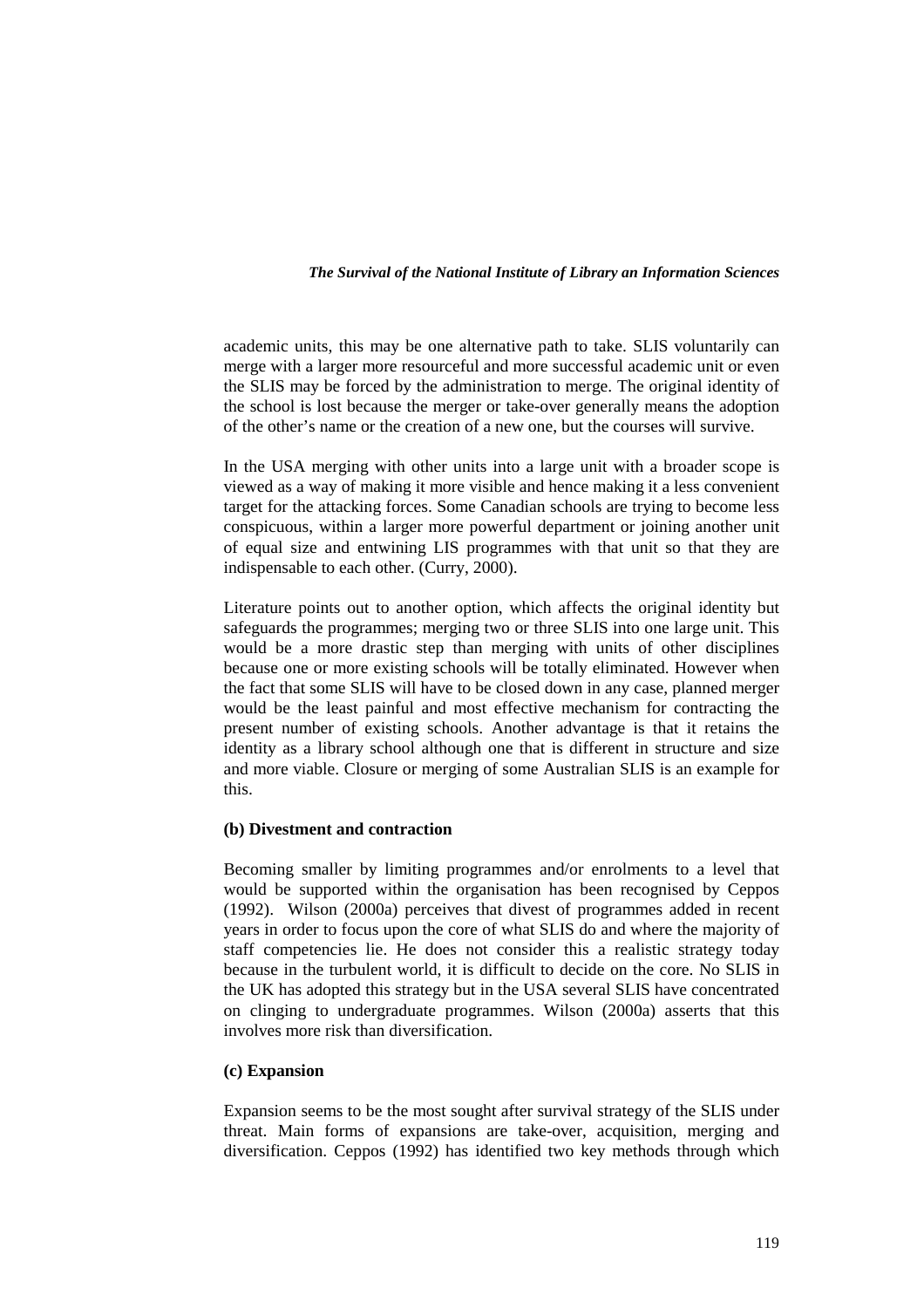SLIS diversify; forming new partnerships and expanding alone. Numerous expansion activities are depicted in Figure 1.

### **(d) Take-over, Acquisition and Merging**

Merging here, in contrast to the mergers discussed in the previous section, means a jointly approved coming together i.e. the merging of School of Information Studies of the SUNY, Buffalo with the Department of Communications (Wilson, 2000a). He describes that acquisition, in the business world is buying the company on the stock market or by agreement with the private owners. In the education context mergers, the parent institution controls acquisitions and take-overs in order to accomplish institutional efficiency



Figure 1- Different Options for Expanding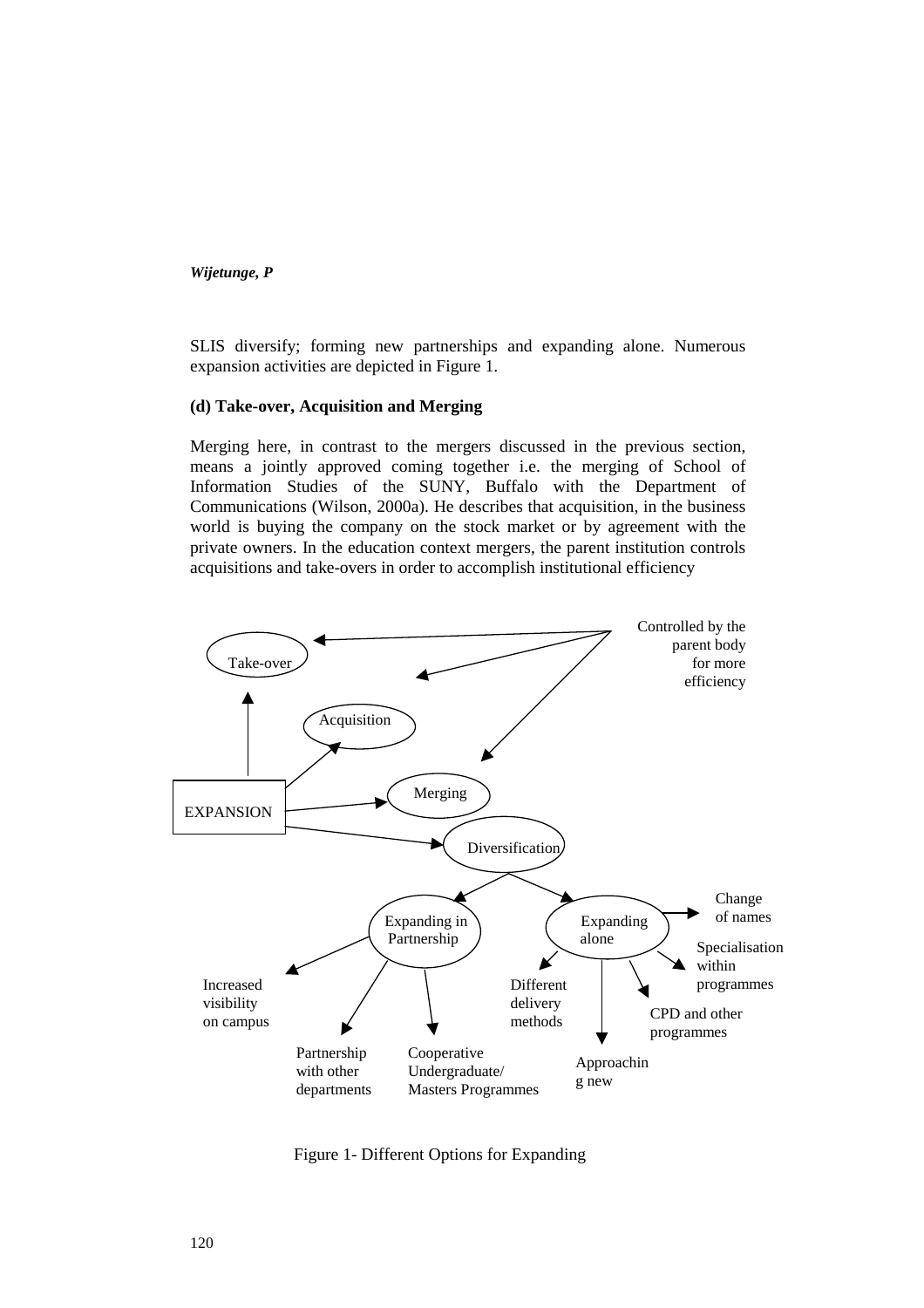Dawkins era introduced major changes to the university system in Australia. As a result of these changes mega faculties, which consisted of large numbers of schools, were established within universities. SLIS were moving in with a range of other disciplines. At Charles Stuart, SLIS is grouped with computing and mathematics in a school of Information Studies, which is part of the Faculty of Agriculture and Science. At the Queensland University of Technology LIS has become a part of the business school. At the University of Technology, Sydney LIS joined with communications in the school of information studies. Through these merging, SLIS gain benefits but the degree of independence and autonomy may be compromised.

### **(e) Diversification through partnership**

Two types of diversification can be identified; by forming new partnerships for preparation and delivery of courses or diversifying alone. Diversification through partnership includes several measures:

#### *Increasing Visibility of SLIS*

In a survey conducted by Rochester (1997) most library school Heads stressed the contribution made by the SLIS to the university as a positive factor. They have realised the significance of the congruence between the mission and goals of the school and those of the university. The visibility and the good reputation of the SLIS within the university is called 'perceptual capital' by these heads. The school's staff integrating into the academic and administrative processes involving in joint activities and interdisciplinary programmes with other faculties, becoming members of committees, getting involved in seminar programmes, increasing reputation for good research programmes and being successful in securing research grants were identified by the Australian heads of SLIS as measures which increase the visibility of schools within the university.

#### *Partnership with Other Departments*

Wilson (2000b) reports a number of service courses offered in alliance with other departments which are traditional partners in education, but such crosslisted courses with new disciplines are also increasingly offered by the SLIS of USA. Canadian SLIS have developed partnerships with other departments by offering course units for other degrees. Some heads argue that this could add strain on already overworked faculty, but others favor this endeavor (Curry, 2000).

#### *Co-operative Undergraduate/Masters Programmes*

Conducting undergraduate and postgraduate courses in co-operation with other schools or departments in the university is common especially in North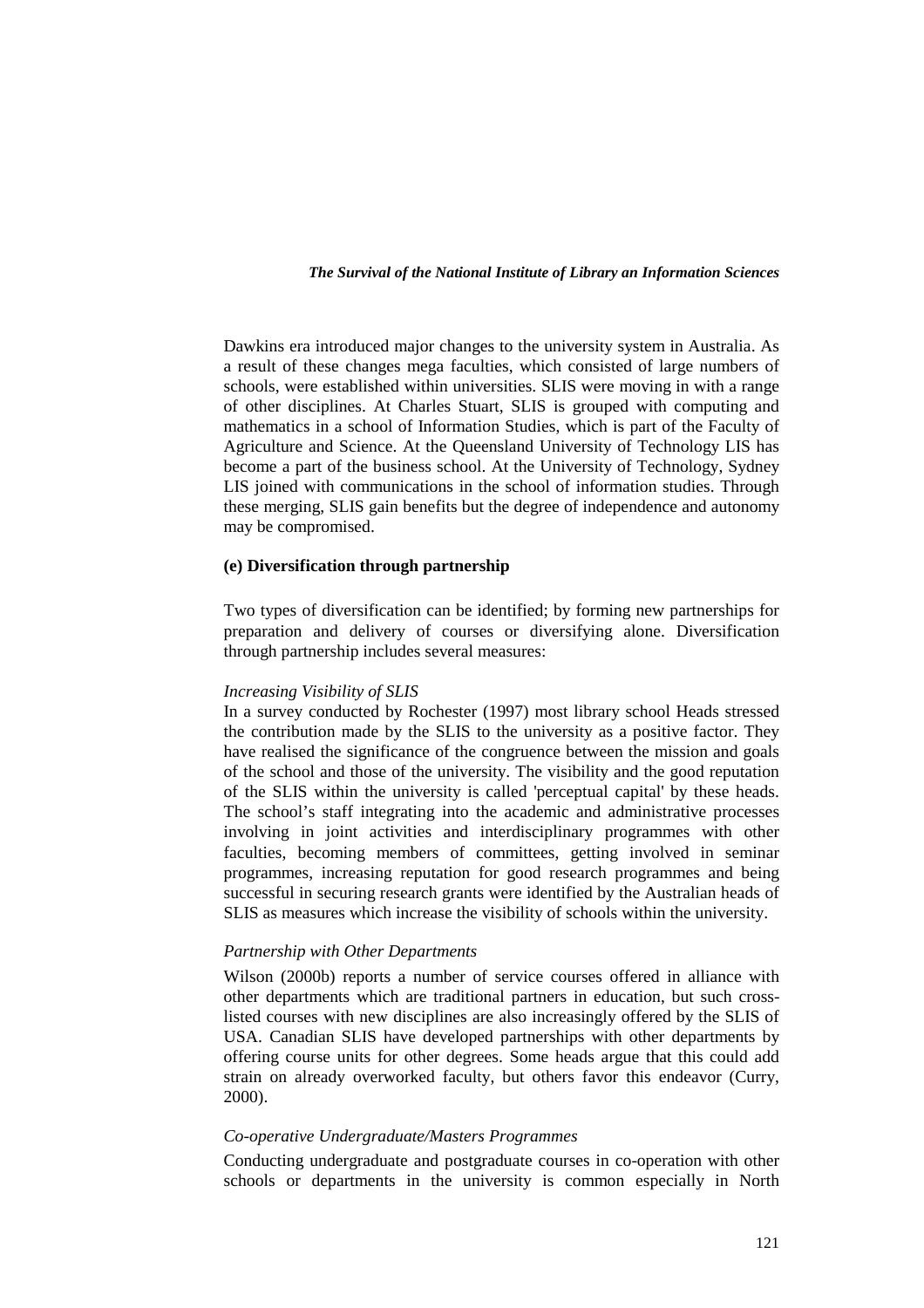America. In addition to enhancing the school's survival potential these cooperative programmes have three advantages.

- They are usually large enrolments, low cost programmes that generate funds for the whole school.
- Personnel resources granted to teach the undergraduate courses contribute to teaching load and research requirements of the masters programme and the school as a whole.
- The degrees act as a feeder stream for students interested in the graduate programmes. (Curry 2000).

Curry (2000) provides several successful examples of such co-operative degree programmes in the Canadian context and mentions that they take the advantage of the combined academic forces. In the USA, SLIS offer joint or dual degree programmes in particular with other units but in the UK such co-operative degrees are rare. (MacDougall and Brittain, 1993).

# **(f) Diversification alone**

Certain schools have decided to expand on its own without forming partnerships with others. Analysis of the SLIS in the UK indicates that most of them are thriving alone through a variety of innovative initiations without forming partnerships with other departments.

*Modular structure -* Most universities have adopted modular structures for courses, based on a two-semester year. Credit accumulation and transfer schemes have also been introduced, enabling students to move not only within individual universities but also between institutions (Wood, 1997). These measures will enable the SLIS to expand their student numbers by attracting the prospective students who are otherwise not in a position to engage in full-time studying. Modularisation will enable the students to graduate with knowledge of several disciplines other than LIS*.* 

*Distance education* – It is considered as an effective method of reaching new markets. By slight adjustment to SLIS programmes niche markets can be reached through distance education. Cohen (2002) predicts a considerable expansion of the market share by Hong Kong through this mode of education.

*Franchising courses in other countries -* This is a way of looking for entirely new markets through distance learning. With the support from a local SLIS, courses are conducted in a foreign country. The local school conducts examinations in this case and the parent university awards the degree. For instance the degree in information systems of Sheffield SLIS is franchised to a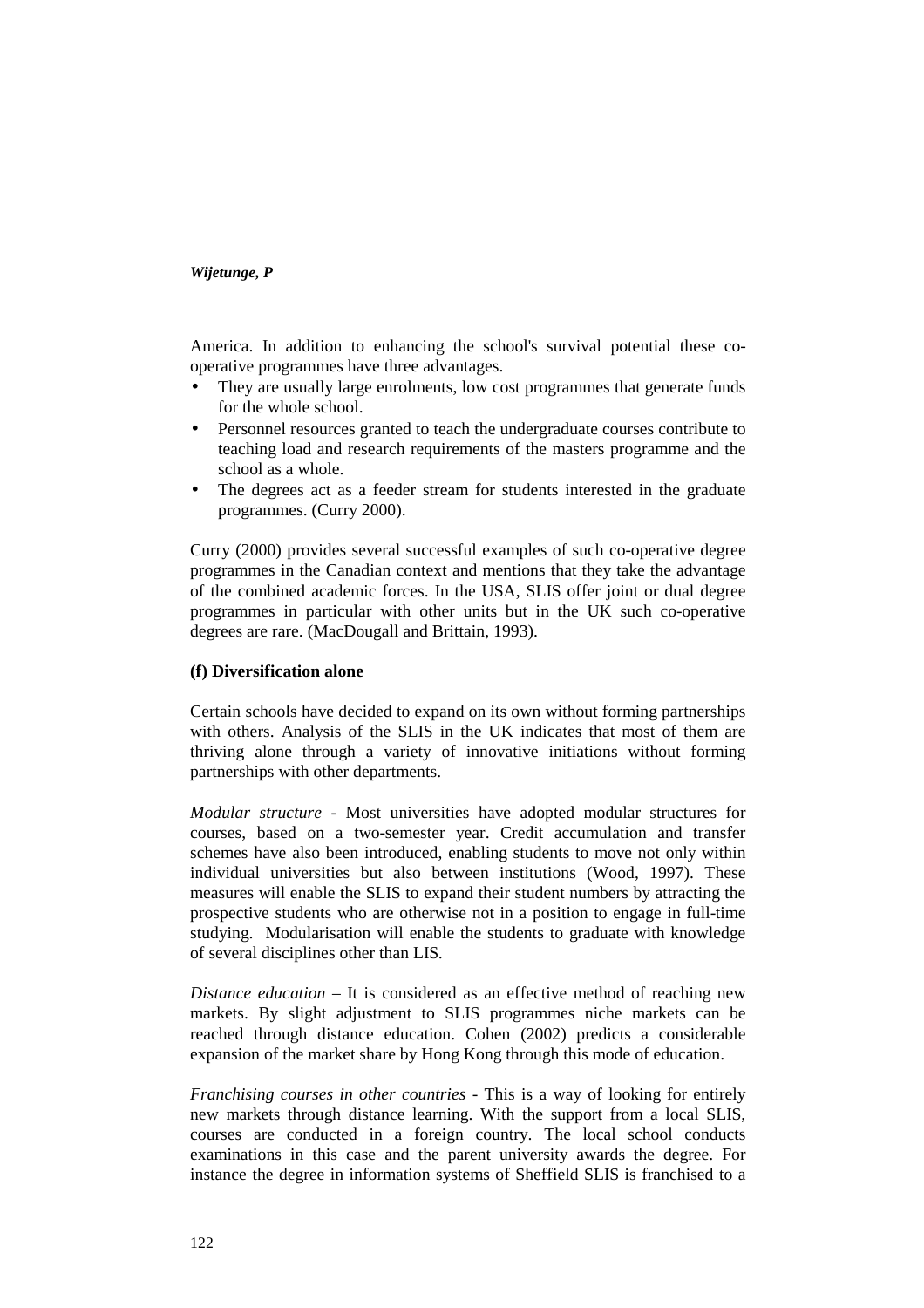college in Greece. Distance learning packages and residential schools are offered by Charles Sturt University with modifications to suit the local conditions in Hong Kong.

*Attracting foreign students -* Another venture to approach new target market groups. During the late 1980s Aberystwyth attracted a substantial number of foreign students from African and South East Asian countries. Most of the South East Asian universities have now adopted this strategy to expand their student population.

*Specialisation -* Seventeen SLIS in the UK, which are all university-based, though have a common core, have developed individual profiles along with the missions of their parent institutions. Institutional autonomy, staff interests, student profiles, local/national market opportunities, traditional areas of strengths or new developments emerging from internal restructuring are used in offering a variety of specialisation. Even if a single school cannot offer a wide variety of specialisation, in the British context different schools have developed their own individual profiles and the students can select the particular institution to suit their requirements. Through specialisation individual SLIS have carved out their own niche in the market enabling everyone to survive. Co-operation among the SLIS through BAILER (British Association for Information and Library Education and Research) may be a strong factor, which contributes to the selective specialisation. This kind of selected specialisation is apparent in the USA as well. In the Australian context, Archives, Records management and Information Management courses are offered by specific SLIS so that the market share for each discipline is divided undisputedly.

*Continuing Professional Development and other programmes -* As the useful life-span of knowledge gained in an initial degree or professional course declines, the need for continuing education becomes more urgent. Marketing the modules of taught courses bring in much needed extra funds to the SLIS at a lesser initial cost than designing courses specially as CPD programmes. But if the expertise is available within the schools there is no hindrance to offering special CPD programmes. Combining them with alternative delivery modes will increase the target groups. Australian SLIS employ distance education strategies to provide CPD to minimise the financial and personal costs to the participants.

*Changing Degree/school names -* Changing the School and Degree names is used as a strategy to counterattack the environmental threats faced by the SLIS. They have been active in renaming themselves to remove the "L" word. The explanation given is the need to reflect the expanding content of the field. The inclusion of the term "Information" has become almost universal. SLIS in the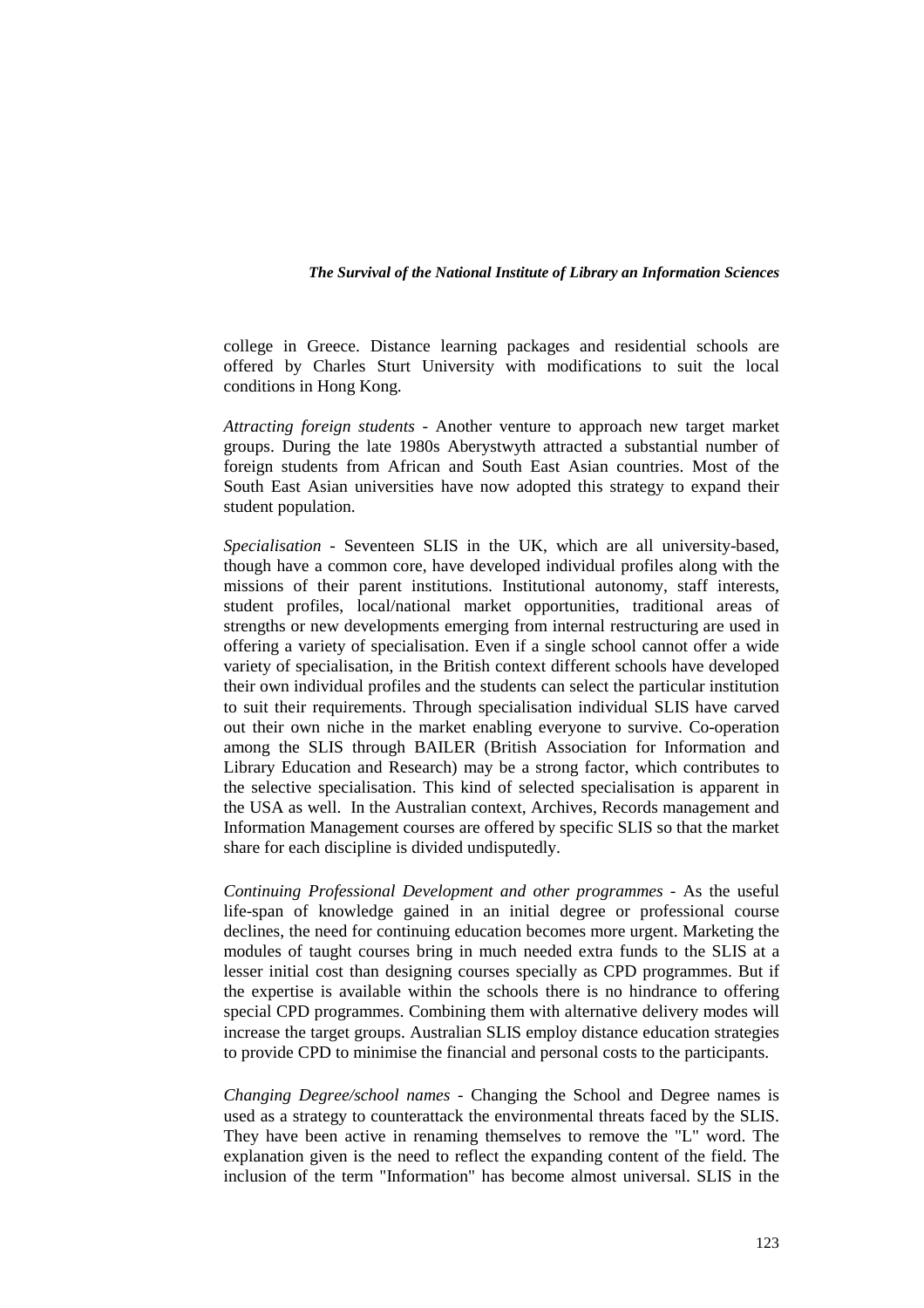UK have changed their names in a way that almost all the schools contain the term "Information" in their titles, but not at the expense of the traditional library education programmes except one particular department. It does not mean that the courses offered a decade ago still continues in the same format, but currency is introduced in a manner that the identity of the schools is not completely lost and the library as a valuable social and cultural institution is not forgotten. Change of names will draw the attention of others and indicate the expanding boundaries of the information profession.

## **THREATS ENCOUNTERED BY NILIS**

As depicted in Figure 2, NILIS encountered two kinds of threats; external threats imposed by the LIS education field in which other members have been active for some time and internal threats imposed by the university system.

### *External threats*

When NILIS was established there were two key institutions already offering LIS education for the past 30-40 years. Department of LIS at University of Kelaniya offers a Bachelors Degree, a Masters degree and a three-year part time course for paraprofessionals. Sri Lanka Library Association also offers a threeyear part time course for paraprofessionals. These two institutions are recognized by all government organizations as the providers of LIS education and most of the recruitment schemes request the qualifications offered by them. Therefore the older institutes have a strong holding within the legal framework. NILIS as an infant institute has to build up the credibility among the employers of the country, from the scratch.

On the other hand, those who qualify from these two organizations have a problem of securing employment. Studies have shown that employers prefer recruiting candidates with other suitable qualifications such as proficient in English, having ICT skills and then train them in LIS.

Under these circumstances, many did not welcome NILIS to the LIS education arena. In the original project proposal it is stated that all LIS education programmes will be brought under NILIS once it is established, but this is not such a simple procedure. Since LIS is not a subject taught at University of Colombo there was no critical mass of students readily available for NILIS.

### *Internal threats*

Funds allocated to NILIS for 2002 was barely adequate to cover staff salaries. Funds for other recurrent expenditure was minimal. It was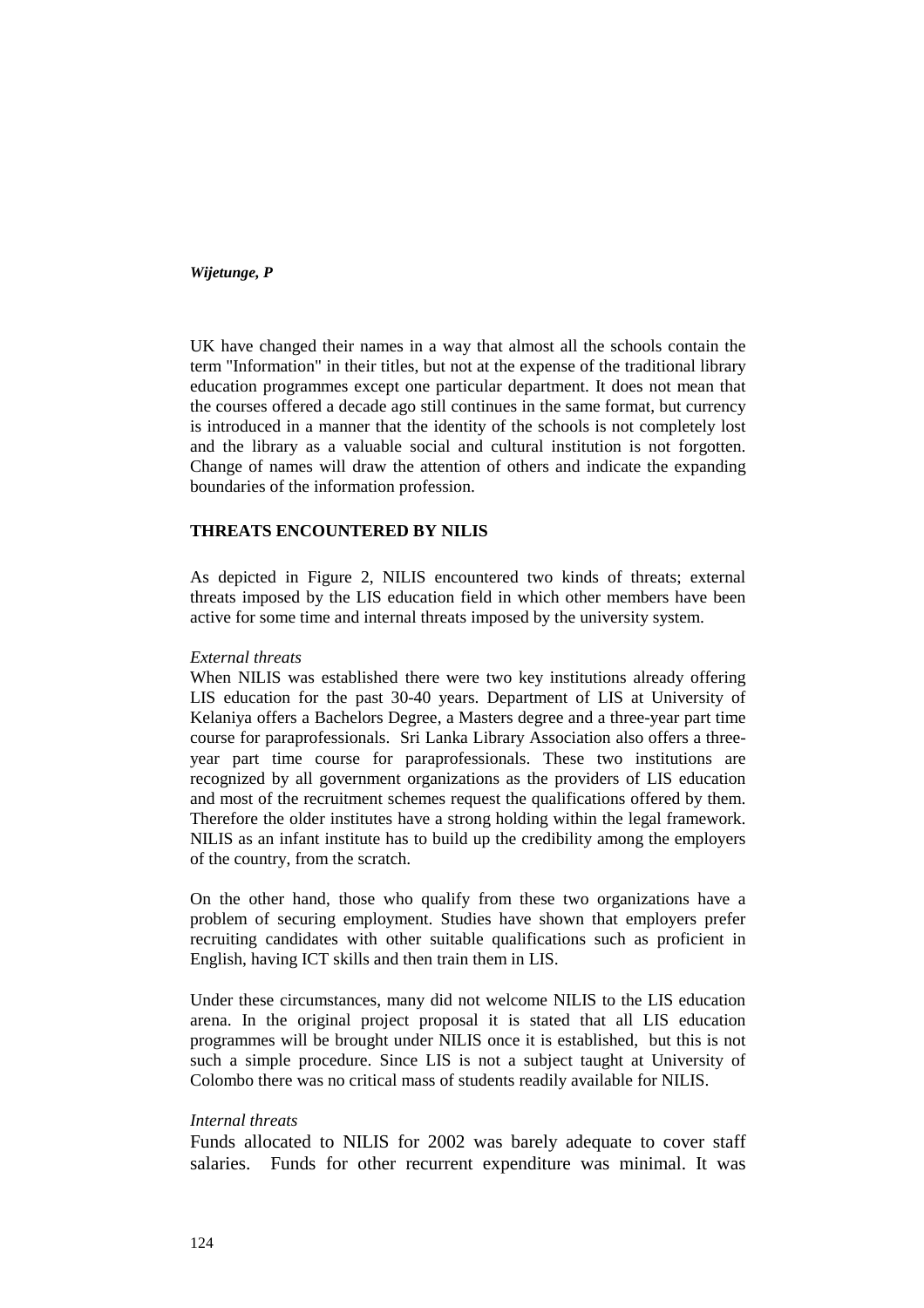difficult to carry out the day-to-day operations like cleaning the building. There were no funds at all to recruit any other staff members. On the other hand there was an embargo on all kinds of staff recruitments, by the government, which barred even temporary recruitments.



Figure 2 : Threats for NILIS and the Adopted Survival Strategies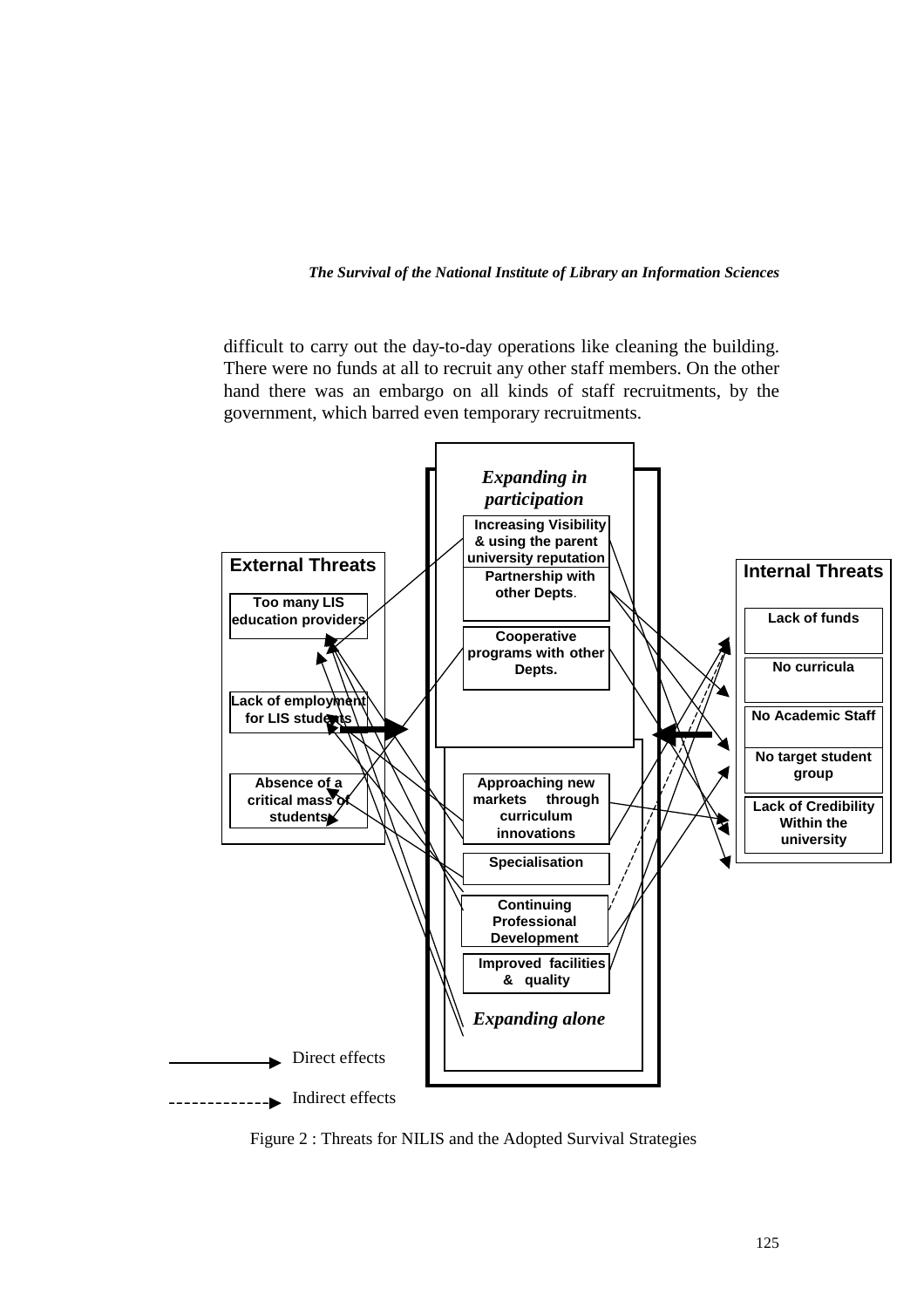The authorities were directing the spotlight of closure on NILIS because in their eyes it had not started any significant academic activities since its establishment. Lack of credibility of LIS as a weak discipline also contributed to the negative attitudes of the authorities. Ironically millions of rupees from the World Bank project were waiting to be spent on teaching/learning material furniture and staff scholarships. However, as a result of the discussions with the UGC authorities, they agreed to give it some more time to commence its activities and to develop by spending the funds available from the World Bank.

NILIS did not have any planned curricula to be implemented even after three years of establishment. Therefore there was no immediate way to start earning the much-needed funds. Ironically there was no academic staff at NILIS to handle curriculum development. No funds were available to outsource the curriculum designing and the Director could not cope up with the entire workload of the institute. Though a considerable amount of funds for international consultants were available through the World Bank project, these were supposed to be spent for developing Teacher Librarianship programmes. Utilizing the World Bank funds were not easy due to the restricted and detailed procurement procedures. Identifying personnel had to be done through International Competitive Bidding or through linked academic institutions, which is a time consuming task.

Obtaining the services of international consultants had to be considered in depth because at this time the target student group of NILIS – 4000 teachers to be trained as teacher librarians were not available. Due to some administrative issues at the Ministry of Education, teachers were not identified for training for about three years. Director had second thoughts about spending a considerable amount of credit funds to develop a curriculum for a non-existing student group.

### **SURVIVAL STRATEGIES**

Two types of survival strategies were adopted to overcome the threats, using the theoretical framework discussed earlier.

# **Expanding in participation**

At the beginning NILIS was not only unknown to the prospective students but also to the university staff. A number of promotional activities were launched including a newspaper supplement in three languages. Director participates in most of the university functions and meetings so that NILIS receives more exposure within the university. Reputation of the parent university was a strong point for NILIS waiting to be exploited.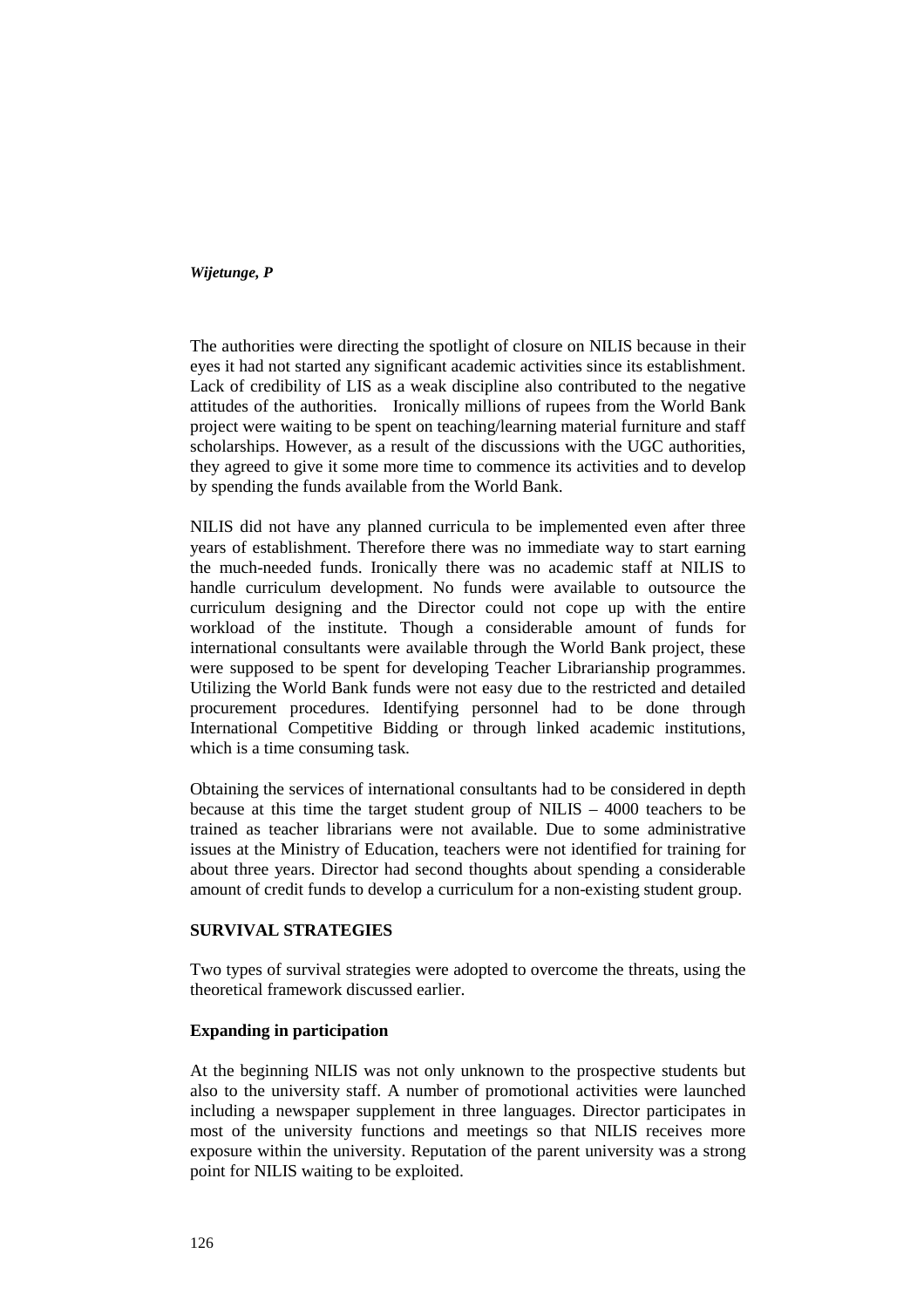Partnership was established with the University Of Colombo School Of Computing, Faculties of Education and Management, University Library and the National Library and Documentation Services Board and the School Library Development Unit of the Ministry of Education. Several Boards of Study were formed with the help of staff members from these organizations, with the main objective of developing the necessary curricula. This eliminated the problem of not having NILIS's own academic staff and funds to develop academic programmes. The staff members involved in curriculum development also teaches in our programmes and some of them have become co-ordinators of the programmes. In place of direct financial benefits, they get more recognition by being involved in curriculum development activities.

NILIS offered a module on Teacher Librarianship to the final year students of the Bachelor of Education programme conducted by the Faculty of Education. This was successful and the faculty has requested now to extend the subject to their postgraduate students as well. This not only helped to develop our credibility and visibility within the university, it provided the much-needed critical mass of students.

NILIS agreed to offer trainee positions to the students of the Vocational Training Authority of Sri Lanka. This provided six trainee Computer Applications Assistants, so that the middle level staff problem was solved to a large extent.

# **Expanding alone**

Curriculum innovations were used to carve a special niche for NILIS so that we are not threatened by the other LIS education providers of Sri Lanka. Extensive coverage of ICT and Management Skills and concentration on Information rather than on traditional Library Science, including subjects like Records Management, teaching English as a subject in some courses are the key innovations. The Diploma course for school leavers was designed to suit a multitude of information related careers. This subject structure helped to draw more students to NILIS. It is also expected that these subjects will help them score more marks in the employment market. The Information Management was included in the name so that it appeals more to the prospective students than Library Science.

NILIS also made it a point to select a specialized area in LIS. Since it was established to train 400 teacher librarians, this was the specialization. Academic relationships were developed with some international organizations for Teacher Librarianship and most of the courses offered are for teacher librarians. This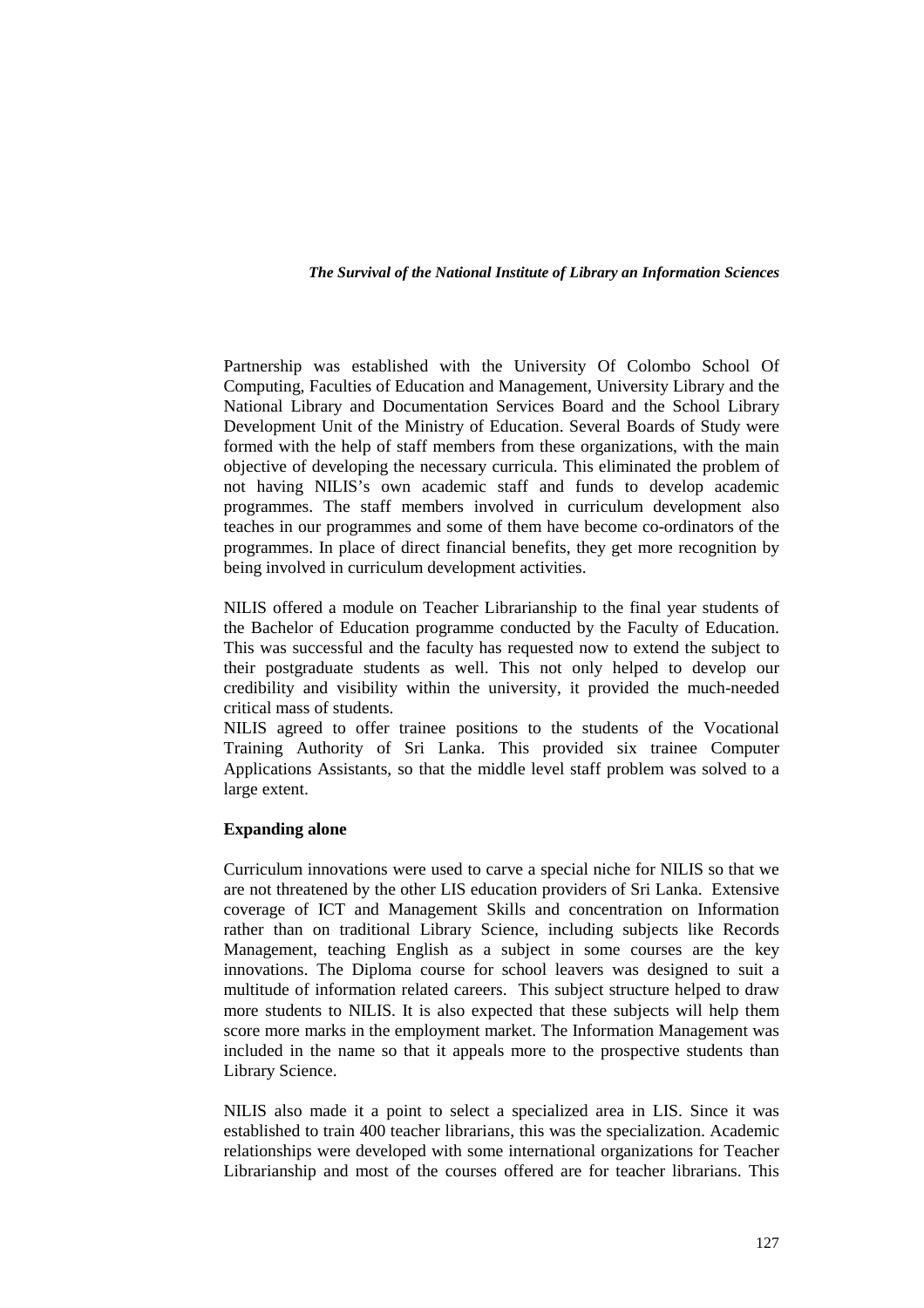helps to draw more students since the other SLIS do not offer teacher librarianship in Sri Lanka. Our specialization was further acknowledged by a series of five-day workshops held across the country for the teachers selected to become teacher librarians. These workshops were held with the aid of World Bank and in collaboration with the Ministry of Education. NILIS prepared a manual for this and trained the trainers.

NILIS had a period in which its target student group was not available. Though this was beyond the control of NILIS, the reflections it had on NILIS were harmful. It was affecting NILIS financially as well. To overcome the financial difficulties as well as to safeguard our credibility, we used Continuing Professional Development programmes especially in 2002. Several programmes including one by International consultants were conducted for the prospective visiting lecturers and the trainers of teacher librarians.

Under World Bank aid, NILIS received a considerable amount of teaching/learning equipment including a computer lab consisting of 20 computers and another 10 stand-alone computers. This was a plus point for NILIS over the other providers. Besides, the partnership with various departments of the university brings in the expertise of different disciplines to NILIS. Offering ample use of the computer lab for practice is attractive to prospective students.

Conclusion

As the first full time Director, the author had to face a number of critical problems at NILIS. The theoretical studies into LIS education, in which the author was involved, proved invaluable in overcoming these problems. There was no way that NILIS could merge, divest or close down. A number of strategies, which concerned expanding in participation and expanding alone, were used to rescue the institute, which the future information professionals would find precious.

As a result NILIS has overcome most of its problems and survived the threat of closing down. At present it has 120 students studying at different levels, and a couple of hundred will enroll for the three year course, in near future.

In future further steps will be taken to assure quality of the programmes and to get involved in LIS research. In the meantime it is expected to expand the academic activities covering a wider scope and hope that it will give receive due recognition from the university and funding authorities.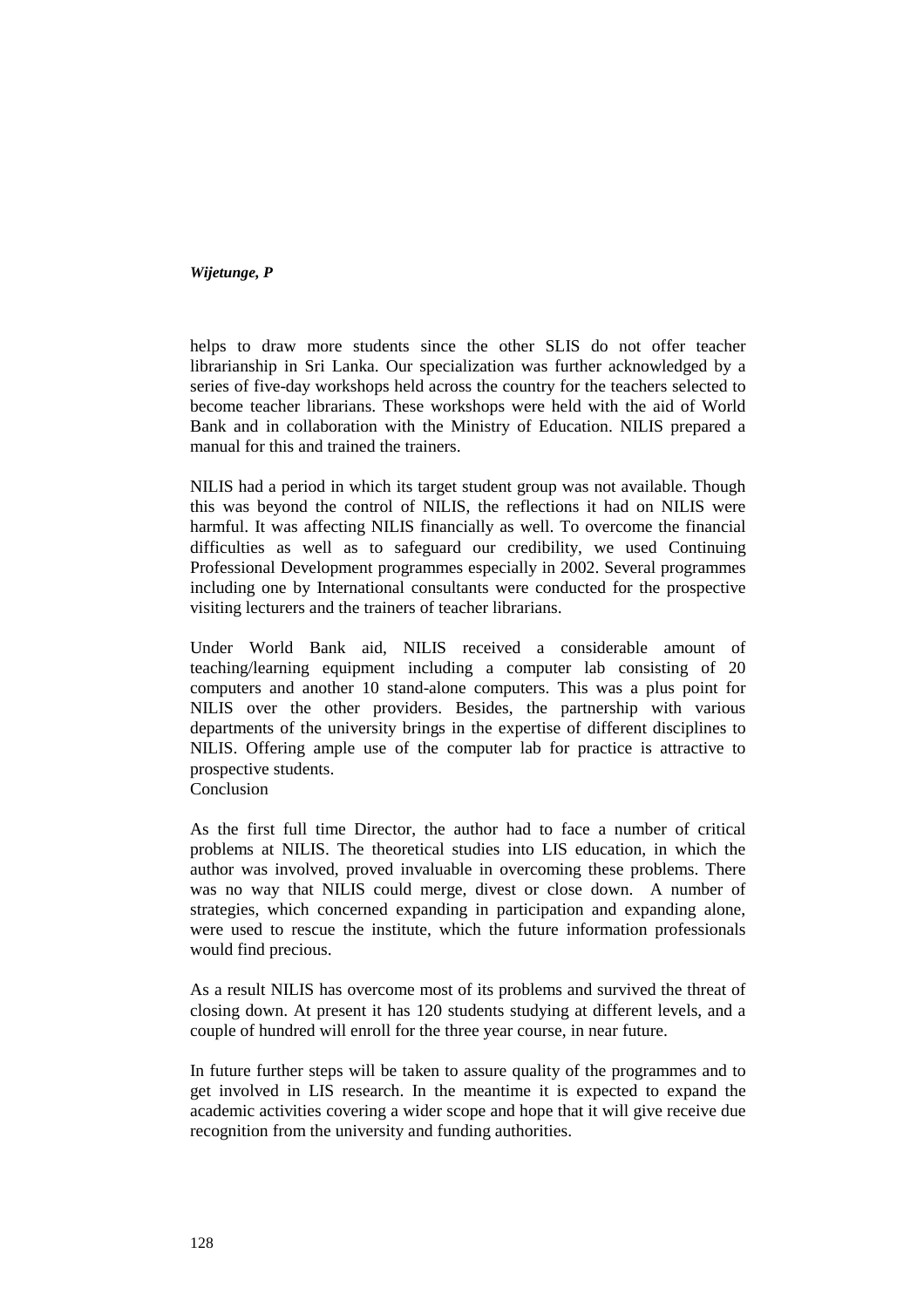### **REFERENCES**

- Alemna, A.A. 1994. Persistent issues in library and information science education in Africa. *Education for Information*, Vol.12: 429-436.
- Arulpragasam, K.D. 1999. Reforms in the university education. *Economic Review*, Vol. 25, no. 8/9:13-17.
- Biggs, Mary 1991. A perspective on library science doctoral programs. *Journal of Education for Library and Information Science,* Vol.32, no.3/4:188-193.
- Calvert, Philip 2001. *International perspective musings of a conference* [online]. Available at http://fernando.emeralinsight.com/rpsv/librarylink/ technology/augol.htm. Visited on 28.09.2003
- Ceppos, Karen F. 1992. Innovation and survival in schools of Library and Information Science. *Journal of Education for Library and Information Science,* Vol. 33, no.4:277-283.
- Cohen, David 2002. Hong Kong's boom in distance education may be a sign of what's to come in Asia. *Chronicle of Higher Education*, Vol.46, no.45: A50.
- Curry, Ann 2000. *Trends in Canadian library and information science education*. [online]. Available at http://www.alise.org/conferences/ conf00\_curry\_canadia\_lis\_educ.htm. Visited on 28.09.2003
- ICLISE. 2001. *Internatonal Concference on Library and Information Science Educators in Asia and Pacific Region*. Available at http://www.iiu.edu.my/iclise/ . Visited on 28.09.2003
- Jayatilleke, C.L.V. 1997. Evaluation and quality assurance In: Lakshman, W.D. (ed). *Evaluation of university teaching*. Colombo: CVCD/University of Colombo.
- Large, Andrew 1997. Undergraduate library and information studies programs in North America. *Education for Information*, Vol.15, no.2:137-151.
- MacDougall, Jennifer and J. Michael, Brittain,. 1993. Library and Information Science education in the UK. In*:* Williams, Martha E. ed. *Annual review of Information Science and Technology (ARIST*), Vol.28. Medford, NJ: Learned Information.